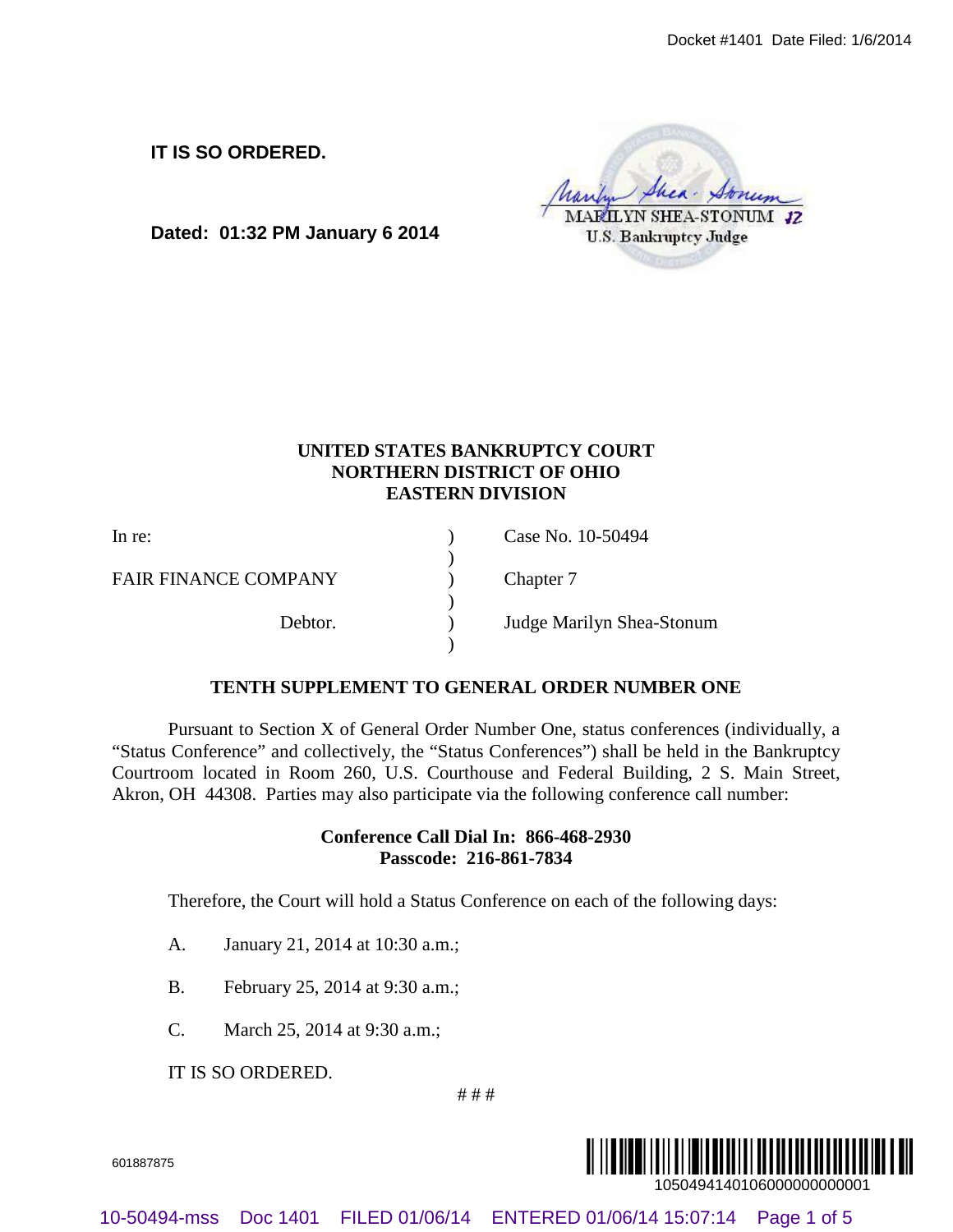Respectfully submitted,

*/s/ Kelly S. Burgan*

Brian A. Bash, Trustee (0000134) Kelly S. Burgan (0073649) Joseph M. Esmont (0084322) BAKER & HOSTETLER LLP PNC Center 1900 East  $9<sup>th</sup>$  Street, Suite 3200 Cleveland, Ohio 44114-3482 Telephone: 216.621.0200 Facsimile: 216.696.0740

*Counsel for the Trustee*

601887875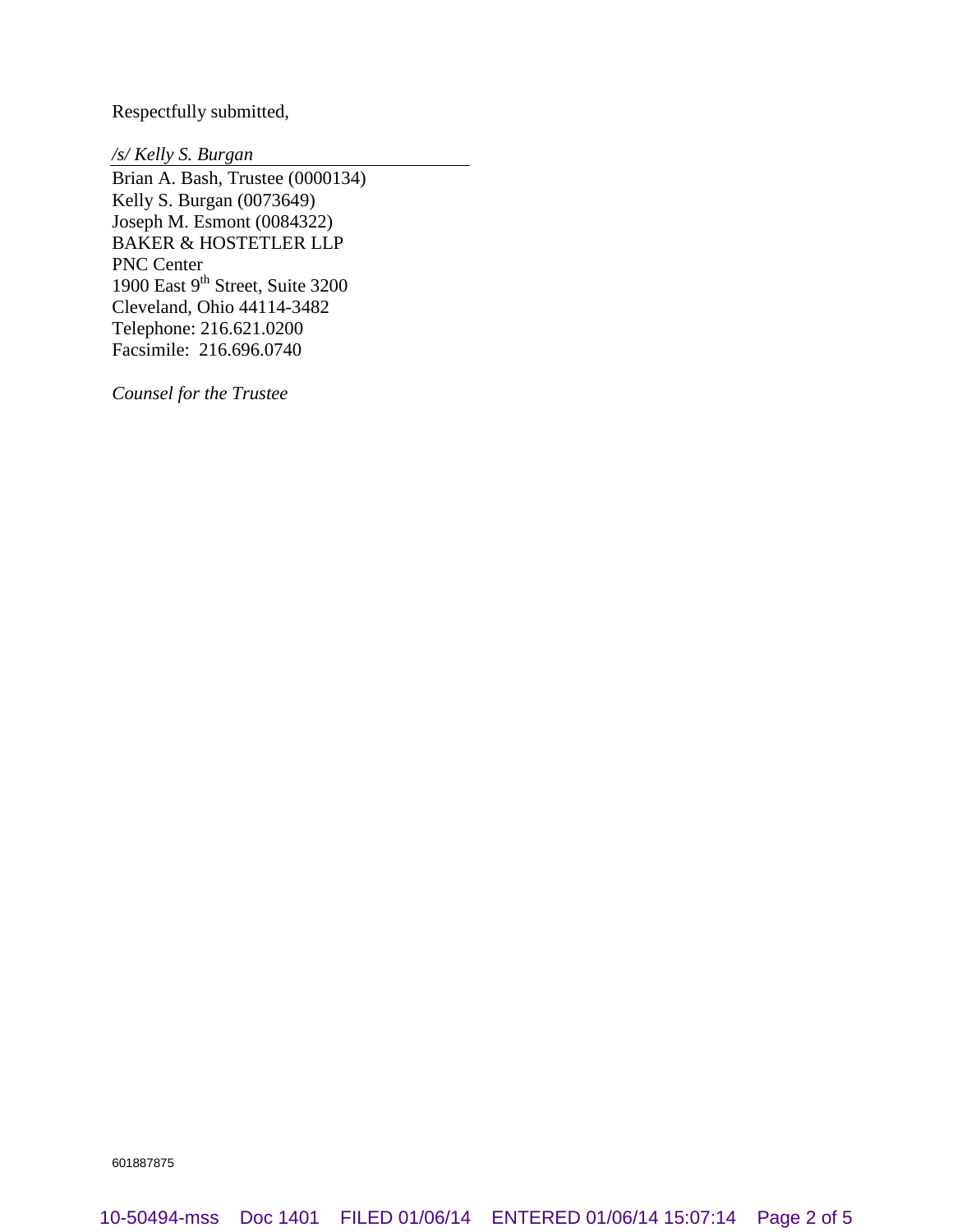### **Electronic Mail Notice List**

The following is the list of **parties** who are currently on the list to receive e-mail notice/service for this case.

- Richard M Bain bain@buckleyking.com, krupa@buckleyking.com
- Stephen M Bales sbales@zieglermetzger.com, dmalloy@zieglermetzger.com
- Brian A Bash bashtrustee@bakerlaw.com, bbash@ecf.epiqsystems.com
- Brian A Bash BBash@bakerlaw.com
- John E. Bator jbator@batorlaw.com, sbator@batorlaw.com
- Kathryn A. Belfance kb@rlbllp.com
- John B. Blanton jblanton@bakerlaw.com
- Kelly Burgan kburgan@bakerlaw.com
- Patrick W. Carothers pcarothers@thorpreed.com,
- dtomko@thorpreed.com;ghauswirth@thorpreed.com;rhotaling@thorpreed.com;jshannon@thorpreed.com
- Anthony J. Cespedes ajc1253@yahoo.com
- Michael L. Cioffi cioffi@blankrome.com
- LeGrand L Clark legrand.clark@atg.in.gov, stephanie.patrick@atg.in.gov
- Deborah A. Coleman dacoleman@hahnlaw.com, hlpcr@hahnlaw.com;mcsoulsby@hahnlaw.com;cmbeitel@hahnlaw.com
- Anthony J DeGirolamo ajdlaw@sbcglobal.net
- Daniel A DeMarco dademarco@hahnlaw.com, hlpcr@hahnlaw.com;cmbeitel@hahnlaw.com
- Rocco I. Debitetto ridebitetto@hahnlaw.com, hlpcr@hahnlaw.com
- Duriya Dhinojwala dhinojwala@ccj.com, duriya1@hotmail.com
- Michelle L. DiBartolo mdibartolo@ttmlaw.com, mldibartolo@gmail.com
- James M. Dickerson jdickerson@bgdlegal.com, bmartin@bgdlegal.com;mthompson@bgdlegal.com
- Breaden M Douthett bdouthett@bakerlaw.com, krossiter@bakerlaw.com;fairfinancedocket@bakerlaw.com
- J Douglas Drushal ddrushal@ccj.com
- Charles R. Dyas charles.dyas@btlaw.com
- Joseph Esmont jesmont@bakerlaw.com, joe.esmont@gmail.com;fairfinancedocket@bakerlaw.com
- Gregory R Farkas gfarkas@frantzward.com, dlbeatrice@frantzward.com
- Adam Lee Fletcher afletcher@bakerlaw.com
- Dov Frankel dfrankel@taftlaw.com, dwhite@taftlaw.com;docket@taftlaw.com
- Leon Friedberg lfriedberg@cpmlaw.com, knocera@cpmlaw.com;squinn@cpmlaw.com
- Ronald P. Friedberg rfriedberg@meyersroman.com, vvardon@meyersroman.com
- Marc P Gertz mpgertz@goldman-rosen.com, kls@goldman-rosen.com;kstone\_56@hotmail.com
- Harry W Greenfield bankpleadings@bucklaw.com, young@buckleyking.com;toole@buckleyking.com;heberlein@buckleyking.com
- John J Guy johnguy@neo.rr.com
- H Ritchey Hollenbaugh hrh@cpmlaw.com, knocera@cpmlaw.com;slq@cpmlaw.com
- Joseph F. Hutchinson jhutchinson@bakerlaw.com,
- smaxwell@bakerlaw.com;fairfinancedocket@bakerlaw.com
- Steven G Janik steven.janik@janiklaw.com
- Cynthia A Jeffrey ecfndoh@reimerlaw.com, RACJ.ecfndoh@yahoo.com
- Kenneth C Johnson kjohnson@bricker.com, rdelsignore@bricker.com
- Nathaniel R. Jones jones-n@blankrome.com
- Patrick J Keating pkeating@bdblaw.com
- Scott J. Kelly skelly@hahnlaw.com
- Suzana Krstevski Koch skoch@brouse.com, tpalcic@brouse.com;rhaupt@brouse.com
- John F Kostelnik jkostelnik@frantzward.com, dlbeatrice@frantzward.com
- David R. Krebs dkrebs@hklawfirm.com, dadams@hklawfirm.com
- Stuart A. Laven slaven@beneschlaw.com, docket@beneschlaw.com;mkrawczyk@beneschlaw.com;lbehra@beneschlaw.com
- James Michael Lawniczak jlawniczak@calfee.com
- Trish D. Lazich trish.lazich@ohioattorneygeneral.gov, angelique.seals@ohioattorneygeneral.gov
- Scott B. Lepene scott.lepene@thompsonhine.com, docket@thompsonhine.com,betty.ribic@thompsonhine.com,marcia.burston@thompsonhine.com
- Jeffrey M Levinson jml@jml-legal.com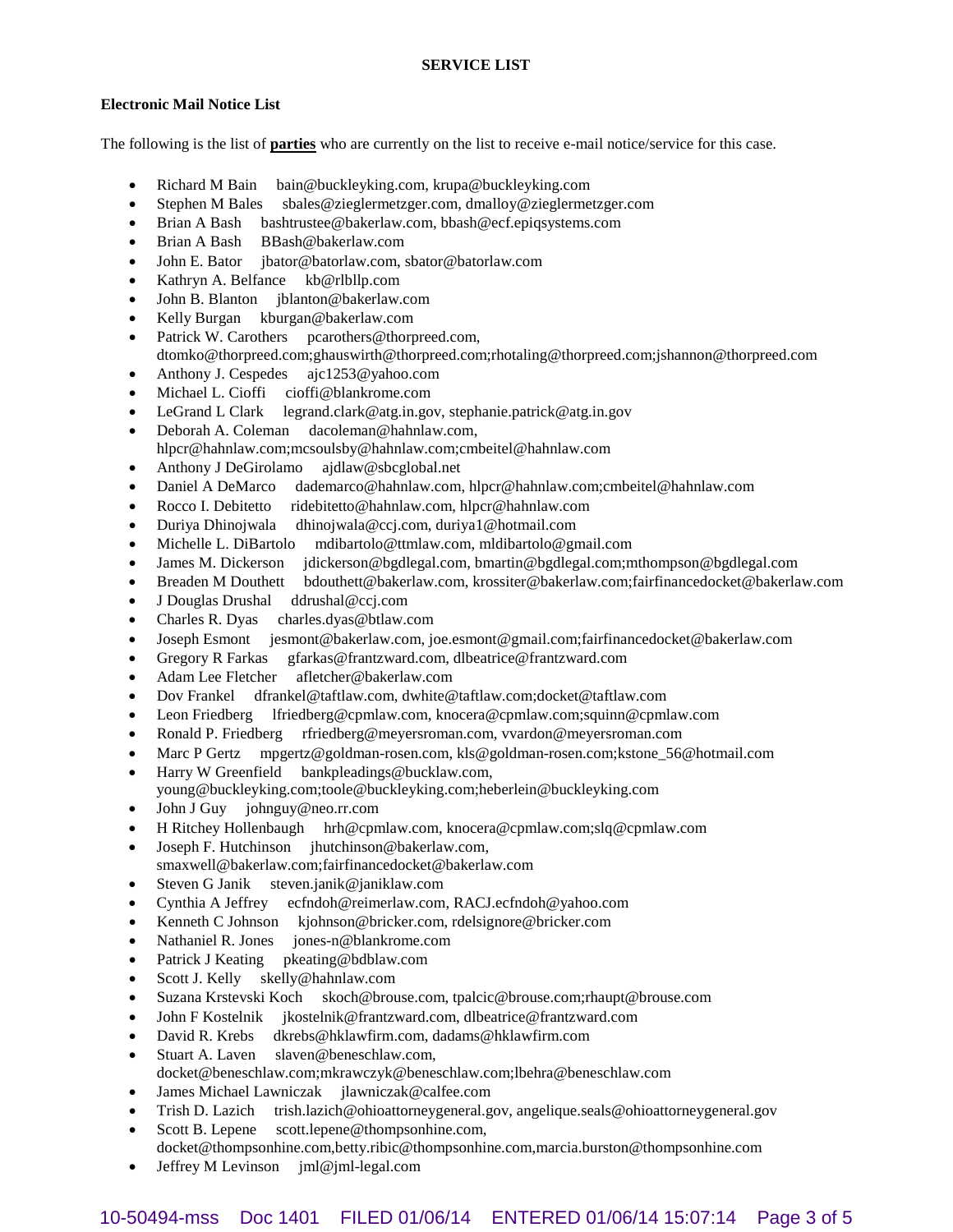- David A Looney attorney@bright.net, davelooney1@gmail.com
- Thomas R Lucchesi tlucchesi@bakerlaw.com
- Crystal L. Maluchnik crystal.maluchnik@janiklaw.com
- Grant A Mason gamason@millermast.com
- Matthew H Matheney mmatheney@tddlaw.com, showard@tddlaw.com
- Shorain L. McGhee shorain.mcghee@sbcglobal.net
- Warner Mendenhall warnermendenhall@hotmail.com, bcyecfnotify@rushpost.com
- Tarek E. Mercho tmercho@mercholegal.com
- David P. Meyer dmeyer@dmlaws.com, docket@dmlaws.com
- David Polan Meyer dmeyer@dmlaws.com
- Michael J Moran moranecf@yahoo.com, moranecf@gmail.com
- David A Mucklow davidamucklow@yahoo.com
- Steven J. Mulligan stevenmulligan@cox.net
- Maritza S. Nelson mnelson@bakerlaw.com
- Josephine S. Noble josephine.noble@ogletreedeakins.com, jennifer.mcguigan@ogletreedeakins.com
- Alexis Courtney Osburn aosburn@bakerlaw.com, fairfinancedocket@bakerlaw.com
- F. Anthony Paganelli tpaganelli@taftlaw.com
- Mark A Phillips mphillips@beneschlaw.com, docket@beneschlaw.com;lbehra@beneschlaw.com;cgreen@beneschlaw.com
- Kenneth G. Prabucki kprabucki@bakerlaw.com
- Clinton E. Preslan ndohbky@jbandr.com
- David F. Proano dproano@bakerlaw.com, fairfinancedocket@bakerlaw.com
- Stephen J Pruneski spruneski@rlbllp.com
- Timothy J Richards trichards@frantzward.com, dlbeatrice@frantzward.com
- Mark Riemer mriemer@goldman-rosen.com, andreag@goldman-rosen.com
- Tim Robinson tim.robinson@dinsmore.com, lisa.geeding@dinsmore.com
- James E Rossow jim@rubin-levin.net, susan@rubin-levin.net
- Matthew J. Samsa msamsa@mcdonaldhopkins.com, docket@beneschlaw.com;cgreen@beneschlaw.com
- Rafael A Sanchez rsanchez@bgdlegal.com, lcase@bgdlegal.com
- Richard V. Singleton rsingleton@blankrome.com, kreda@blankrome.com;jhanner@blankrome.com
- Dale S Smith dsmith@frantzward.com, dlbeatrice@frantzward.com
- Michael A. Steel masteel@goldman-rosen.com, andreag@goldman-rosen.com;bstewart@goldmanrosen.com
- Rachel L. Steinlage rsteinlage@meyersroman.com, jray@meyersroman.com
- Ray H Stoess raystoess@600westmain.com
- Megan D. Stricker mnovinc@davisyoung.com, gcampbell@davisyoung.com
- Timothy M. Sullivan tim@tmslaw.net, alison@tmslaw.net;elaine@tmslaw.net;martin@tmslaw.net
- Jonathan D. Sundheimer jsundheimer@btlaw.com
- Gregory D Swope gswope@kwgd.com, mhelmick@kwgd.com
- David J. Theising dtheising@harrisonmoberly.com
- Ronald N Towne rtowne@neolaw.biz, awehener@neolaw.biz
- Vance P Truman medinaatty@yahoo.com, medinaatty@gmail.com
- United States Trustee (Registered address)@usdoj.gov
- Michael S Tucker mtucker@ulmer.com
- Nancy A Valentine navalentine@hahnlaw.com, hlpcr@hahnlaw.com;cmbeitel@hahnlaw.com
- Michael A. VanNiel mvanniel@bakerlaw.com
- Thomas C Wagner wagnert@tcwlawyers.com, wagnert@vwlawyers.com
- Wayne County Litigants ddrushal@ccj.com
- Nicholas L. White nwhite@bakerlaw.com, fairfinancedocket@bakerlaw.com
- Alicia Raina Whiting-Bozich whiting-bozich@buckleyking.com, heberlein@buckleyking.com
- Robert M Whittington robertwhittington0@gmail.com
- David E. Wright dwright@kgrlaw.com, mem@kgrlaw.com
- Lenore Kleinman ust04 Lenore.Kleinman@usdoj.gov
- Maria D. Giannirakis ust06 maria.d.giannirakis@usdoj.gov